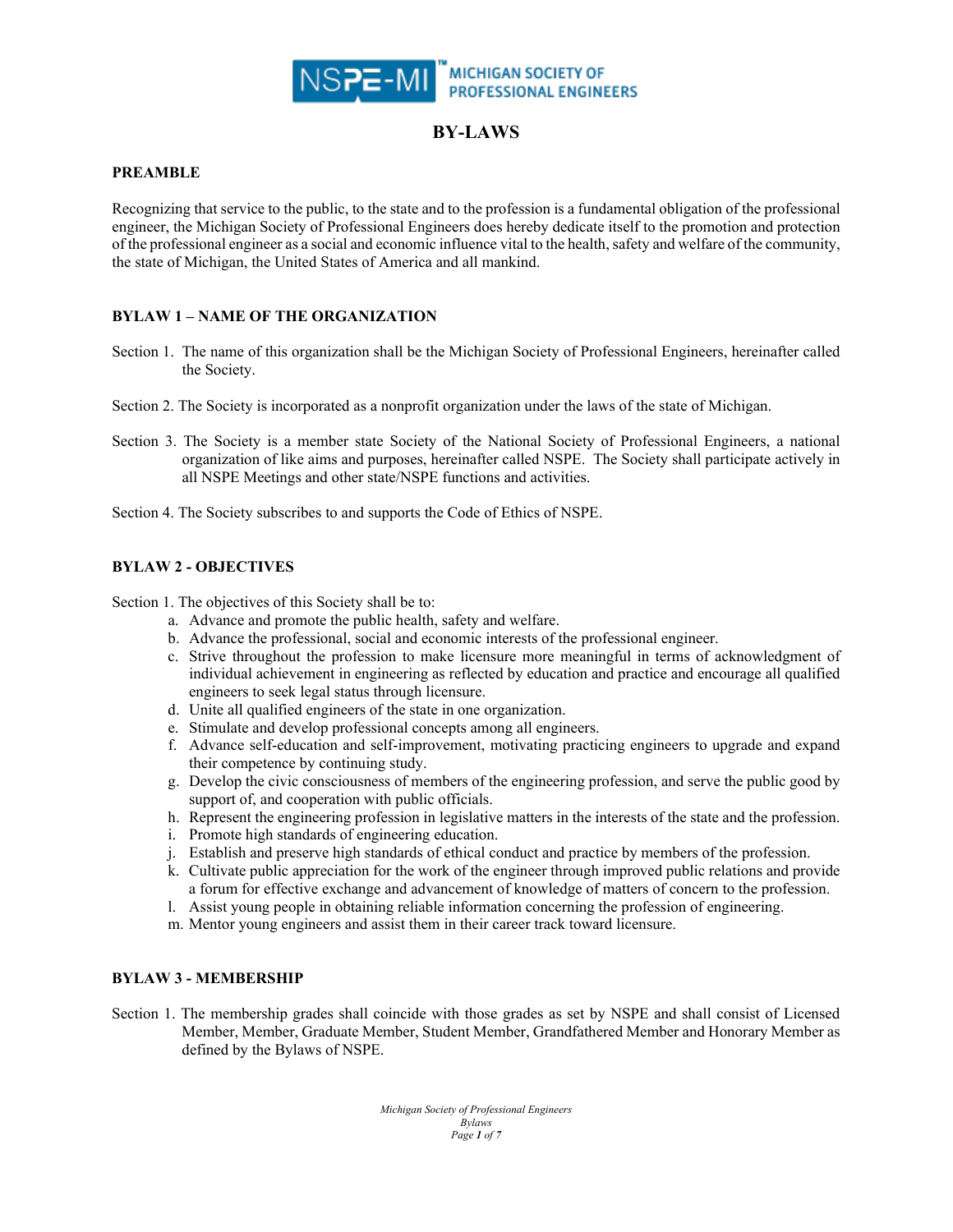

- Section 2. All members shall pay annual dues as set forth in the Operating Procedures. A member's dues shall be current, as defined in the Operating Procedures, for the member to receive the privileges and benefits of membership, and to be considered a member in good standing.
- Section 3. All members other than Honorary Members and Student Members shall have voting privileges in the Society.
- Section 4. All members eligible for membership in NSPE shall be members of NSPE to continue membership in good standing in the Society.
- Section 5. Should the licensure of a member be revoked for any reason, other than retirement from active practice, the person shall automatically cease to be a member of the Society.
- Section 6. A member may be disciplined by the Society for cause as provided in the Society's Operating Procedures. In disciplinary matters, the Board of Directors may: (a) authorize joint action with other state societies; (b) waive jurisdiction to another state Society; or (c) request the assistance of NSPE where, in the Board's judgment, the circumstances warrant.

## **BYLAW 4 - OFFICERS**

- Section 1. The officers of the Society shall consist of the president, president-elect, six (6) vice president(s), secretary, treasurer, NSPE Delegate, and immediate past president. The officers will constitute the Board of Directors (Board).
- Section 2. The president-elect shall be elected for a term of one year. The president-elect shall automatically assume the presidency for the year following election and the immediate past presidency for the year following service as president.
- Section 3. The secretary and treasurer shall be elected for two-year terms, staggered from one another.
- Section 4. Five (5) of the vice presidents shall be elected by regional distribution for two-year terms, with three (3) elected one year and two (2) elected the next year. The remaining vice president shall be elected for a twoyear term coinciding with the cycle when only two (2) of the regionally distributed vice presidents are elected. This vice president may represent any geographic area of the state, though the Nominating Committee shall endeavor to select a candidate from an active chapter not otherwise already represented on the Board. The regional distribution shall be as set forth in the Operating Procedures.
- Section 5. Eligibility to nomination, election or retention of a position as an elective officer of the Society shall be contingent upon membership in the Society and residence or employment in the State of Michigan.
- Section 6. The duties of the officers shall be as defined in the Operating Procedures.
- Section 7. The treasurer and the executive director shall provide security, at the expense of the Society, for such amount as may be determined by the Board.
- Section 8. The officers shall take office, and the president-elect elected the previous year shall become president, on the first day of the Administrative Year following their election and shall hold office until their successors have been duly elected and installed.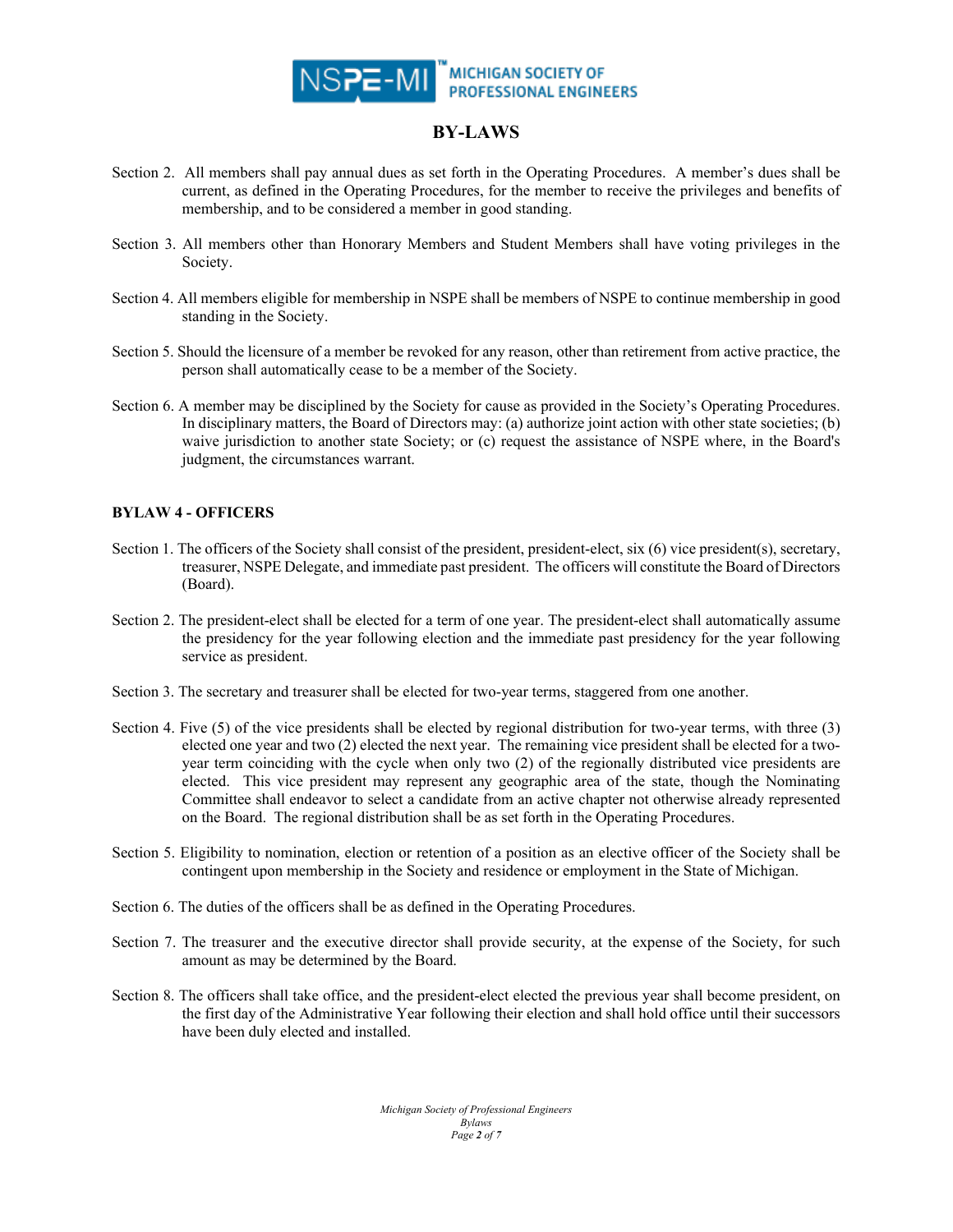

- Section 9. In the event the president becomes unable to serve, the president-elect shall succeed the president and complete the term of office of the vacating president and then their own term as president. The office of president-elect shall remain vacant until the next Annual Meeting, at which meeting a president-elect shall be installed. A vacancy occurring in any other position shall be filled through election by the Board. Any vacancy shall be filled for the un-expired term of the officer being replaced.
- Section 10. A Delegate to the NSPE House of Delegates shall be elected by the Society to represent the Society at the NSPE House of Delegates Assembly, as set forth in Bylaw 5. This member shall serve as Delegate for a two-year term and shall be eligible to serve no more than two consecutive terms. As the Society may desire to fill this position with the current President, Past President, or other current officer to properly represent the interests of the Society, in years when the individual filling this position already has a seat on the Board, no additional vote will be provided to that individual. If, during the course of the two-year term as NSPE Delegate, said member shall subsequently no longer be a Board member, that person shall then gain a vote on the Board commensurate with this position for the remainder of their term as NSPE Delegate.

#### **BYLAW 5 -ELECTIONS**

- Section 1. Nominations for elective offices shall be made by the Nominating Committee or by petition signed by 5 percent of the members eligible to vote or 25 such members, whichever is less.
- Section 2. The Nominating Committee shall be comprised of the immediate past president as its chair, and a minimum of two other members as set forth in the Operating Procedures. No member may serve more than two (2) consecutive years and not more than two years in a four-year period.
- Section 3. The Nominating Committee shall canvass the membership, for candidates for office and shall offer one or more nominations for each office. No one who is a member of the Nominating Committee shall be eligible for nomination to office.
- Section 4. The Nominating Committee shall report the names of nominees, together with a brief biographical sketch of each nominee, to the secretary by April 1.
- Section 5. Nominations by petition must be delivered to the secretary by April 1. Nominees, by petition, may include members of the Nominating Committee.
- Section 6. Whenever there is more than one nomination made for any office to be filled, the Secretary shall prepare an official ballot that shall be distributed (including through electronic means) to each voting member in good standing on or before April 15. The official ballot shall contain a listing of all offices to be filled and the nominations, therefore. Voting shall be limited to these nominations for office.
- Section 7. Election of officers shall be made annually by a plurality vote on individual letter or electronic ballots sent to all voting members of the Society in good standing. Procedures for collecting and counting ballots shall be defined in the Operating Procedures.
- Section 8. Election of the Delegate to the House of Delegates shall be made biennially by a plurality vote on individual letter or electronic ballots sent to all voting members of the Society in good standing, or by such other procedure as determined by the Society Board of Directors. This ballot may be combined with the ballot for the election of Officers.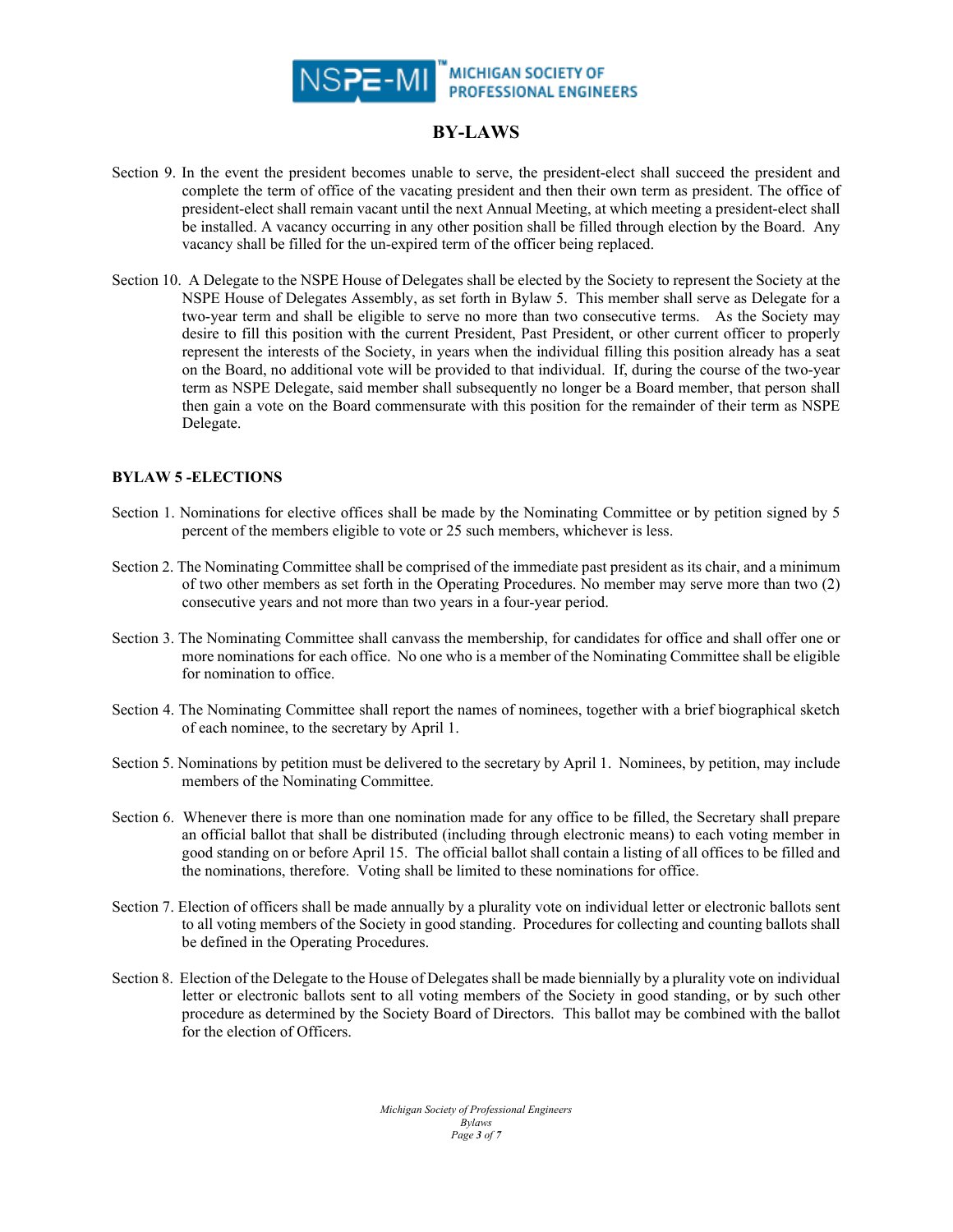

Section 9. The nominee for each office receiving the greatest number of votes cast for office shall be declared elected for such office. The elected officers shall be known by the title of the office to which elected, with the suffix "elect" until they assume the duties of their respective offices.

## **BYLAW 6 - ADMINISTRATION**

- Section 1. The officers will constitute the Board. The Board shall determine all questions of policy and shall administer the affairs of the Society under these Bylaws, Operating Procedures and the general provisions of the law under which it is incorporated.
- Section 2. The latest version of Robert's Rules or Order shall be the parliamentary authority for conducting votes and administering the Society.
- Section 3. A majority of the Board members shall constitute a quorum. An affirmative vote of a majority of the Board members present at any regular or duly called meeting shall be required to pass any motion consistent with the Bylaws of the Society. The president shall vote only when necessary to break a tie.
- Section 4. The Board shall have authority to decide upon any question by means of a letter or electronic ballot directed to all members of the Board. Procedures for determining a vote by letter or electronic ballot shall be specified in the Operating Procedures. At any point during the voting period when a ballot is voted up or down by a majority of those eligible to vote, that determination is final.
- Section 5. The Board shall direct the investment and care of funds for the Society and shall adopt an annual budget and make appropriations for other specific purposes.
- Section 6. No member of the Board shall receive a salary or compensation from the Society, except for expenses incurred on behalf of the Society as approved by the Board.
- Section 7. The Board may appoint an executive director, when the financial and other conditions warrant, and fix compensation and define the duties of the position.
- Section 8. The administrative year of the Society shall be the same as the administrative year of NSPE (unless specific State laws require a different fiscal year). The fiscal year of the Society shall be January 1 through December 31 of each calendar year.
- Section 9. The Board shall determine the location of the Headquarters of the Society.
- Section 10. The Board shall develop written Operating Procedures, which shall become effective, be amended or be rescinded upon a majority vote of the Board, unless otherwise indicated by the Board.

## **BYLAW 7 - MEETINGS**

- Section 1. The Society shall hold an Annual Meeting at such time and place as may be selected by the Board, which meeting shall be open to all members and their guests.
- Section 2. Special meetings of the Society shall be called by the president, on a two-thirds vote of the Board or upon petition by 25 members of the Society, or 5 percent of the membership, whichever is less.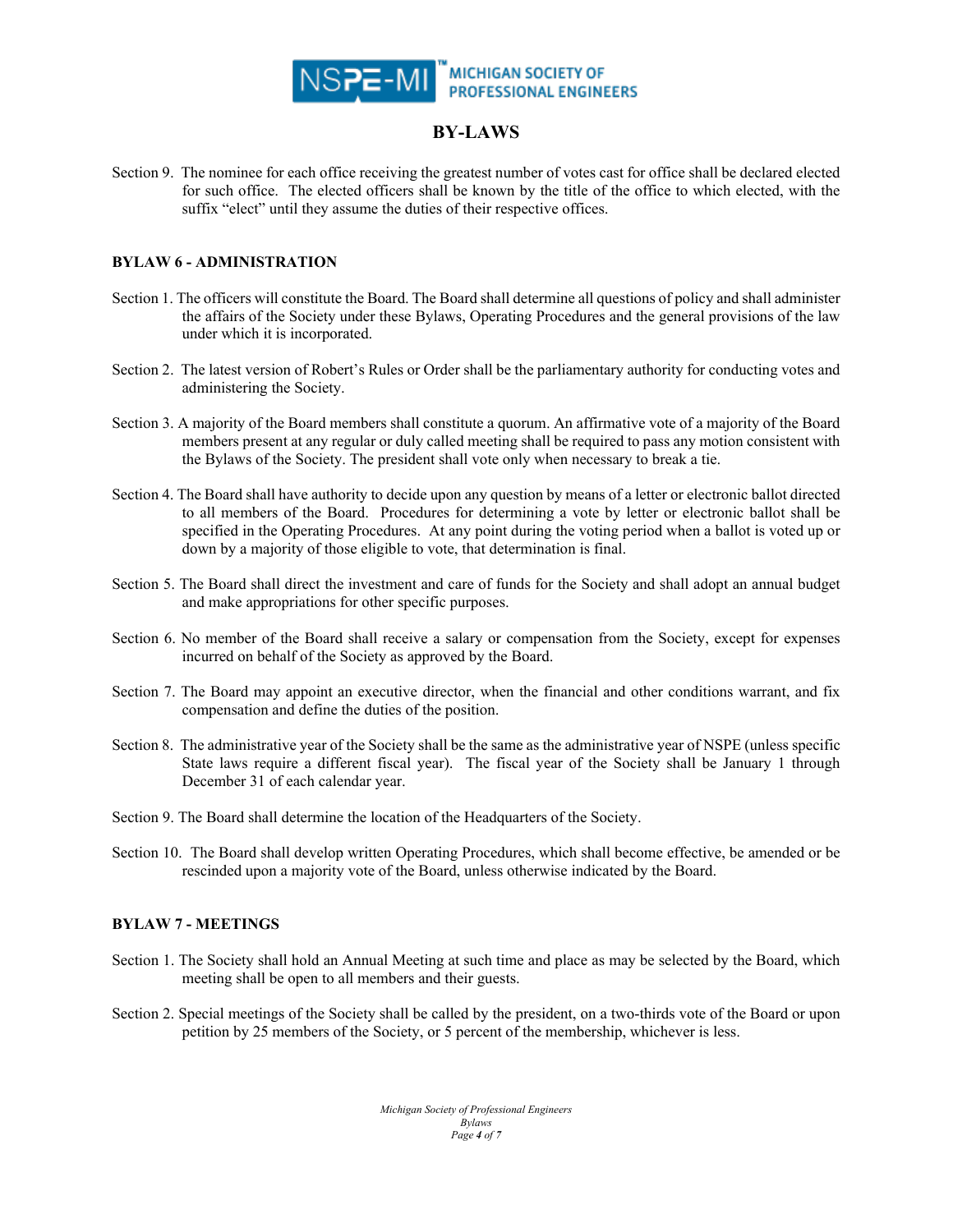

#### **BYLAW 8 - CHAPTERS**

- Section 1. The membership of the Society shall be organized into chapters (as determined by the Board). The Board of Directors shall authorize and charter such chapters; defining boundaries as may best serve the members of the Society. Each chapter thus formed shall have a minimum of 10 voting members. All members of the chapter shall also be members of the State Society and NSPE.
- Section 2. The Board of Directors shall have authority to make rules and regulations for and decisions affecting the chartering, combining or dissolving of chapters.
- Section 3. Each chapter chartered by the Society shall adopt such bylaws for its operation as it may deem proper; provided that nothing contained therein shall conflict with or contravene the Bylaws of the Society. Such bylaws and any changes thereto are subject to approval of the Board.
- Section 4. Chapters shall engage only in such activities as are consistent with the objectives of the Society. Such activities shall be restricted to the geographical area for which the chapter is chartered, except as authorized by the Board.
- Section 5. In all matters of local concern not covered by these Bylaws, chapters shall retain full autonomy, but may call upon the Society and NSPE for advice, counsel and assistance.
- Section 6. Chapters shall not contract any debt or obligation on behalf of the Society unless expressly authorized by the Board.
- Section 7. The fiscal and administrative years of the chapters shall be concurrent with those of the Society.
- Section 8. Student members in engineering colleges and universities may be organized into student chapters, as provided in the Operating Procedures.
- Section 9. The annual chapter dues shall be determined by the Society as set in the Operating Procedures.

## **BYLAW 9 - INTEREST GROUPS - RESERVED**

#### **BYLAW 10 – NEW PROFESSIONALS COMMUNITY (NPC) REPRESENTATIVE**

Section 1. The NPC Representative may attend meetings of the Board. The Representative shall be elected from members in the NPC and shall assume duties as assigned by the president.

#### **BYLAW 11 - COMMITTEES**

- Section 1. Such committees as may be appropriate shall be established as provided in the Operating Procedures.
- Section 2. The duties of committees shall be defined by the president and approved by the Board.

Section 3. Appointments to committees shall be made as set forth in the Operating Procedures.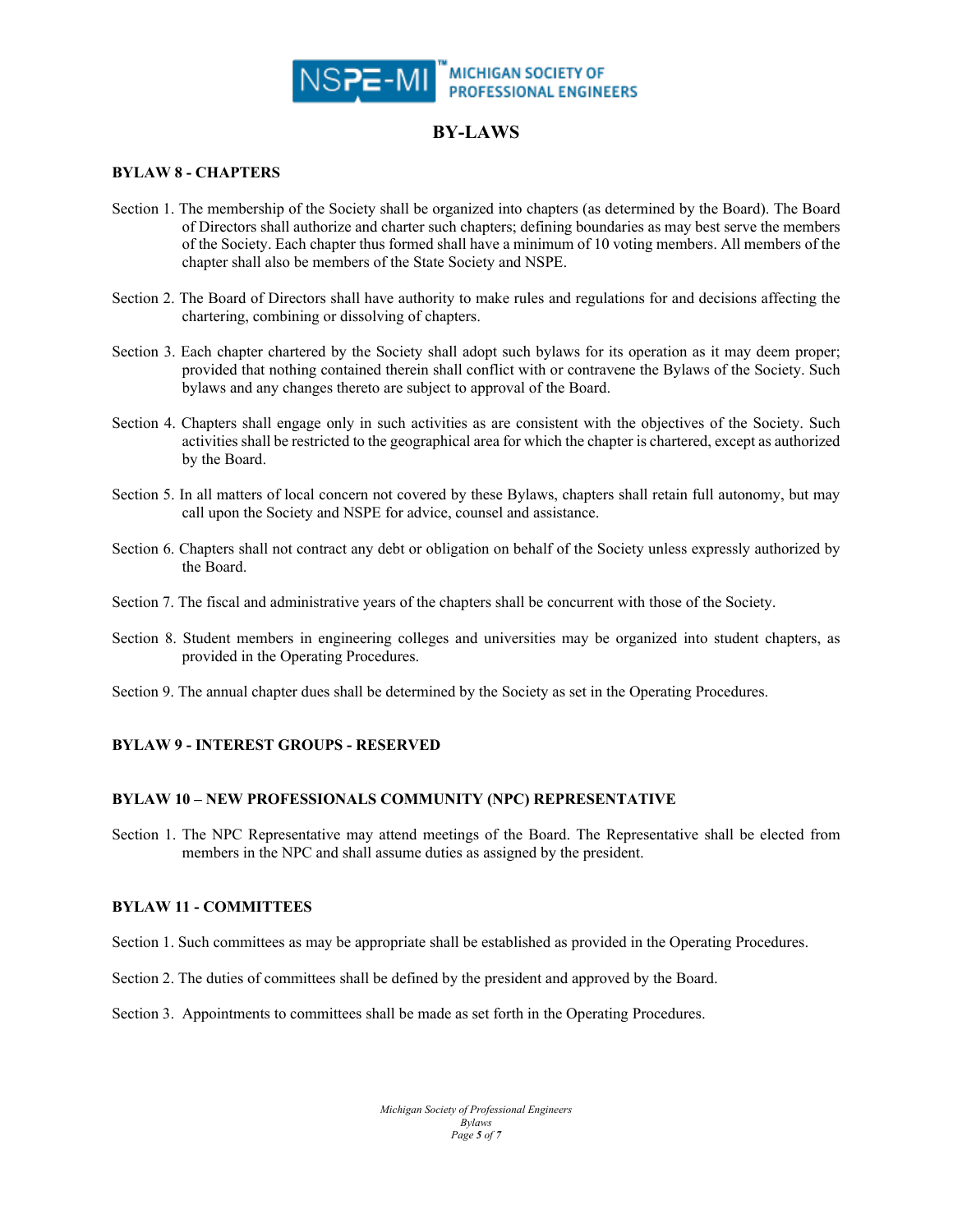

### **BYLAW 12 – SOCIETY RESTRICTED FUNDS**

Section 1. Until its sale in 2018, the Society maintained a headquarters consisting of owned and operated real and personal property located at 215 North Walnut Street, Lansing, Michigan. A portion of the resultant proceeds is to be distributed for costs required to complete the sale and establish new office space for the Society. This Bylaw shall set forth restrictions on usage of the remaining principal from the sale.

Section 2. For the purposes of this Bylaw, the term "principal" shall refer to the amount remaining from the property sale at 215 North Walnut Street, Lansing, Michigan after the payment of invoices for legal and other necessary fees associated with the sale and closing. Subsequently and in perpetuity, this shall be the fixed dollar amount that shall constitute the principal from the sale. The term "interest" shall mean any additional funds generated from the investment of this principal amount, and / or any other surplus funds, unadjusted for inflation, that may exceed the principal amount.

Section 3. The Board of Directors shall establish a Building Fund Advisory Committee to oversee and administer the funds from the 2018 sale of the MSPE headquarters. The Committee shall be made up of 3 members that each generally serve 3 year terms. The Board shall stagger terms as appropriate to ensure that only one member shall be replaced each year. The Treasurer shall be an ex-officio member of the Building Fund Advisory Committee to assist in the coordination of an anticipated transfer to the MSPE annual budget.

Section 4. The Board of Directors shall develop an Investment Policy Statement, with input from the Building Fund Advisory Committee, to help create long term fund growth of the principal from the sale of the 2018 MSPE headquarters. The Investment Policy Statement shall be administered by the Building Fund Advisory Committee

Section 5. The Building Fund Advisory Committee shall maintain a separate investment account for the principal for the purposes of longer-term investment strategy and / or tracking, and shall manage funds in a manner consistent with the current Investment Policy Statement that shall be adopted by the Board and revised from time to time as necessary. Any revisions of the Investment Policy Statement by the Board will require input from the Building Fund Advisory Committee.

Section 6. The treasurer may, as of September 30 of each year, appropriate of to 4% of the available interest and principal for use in general operations and / or cash flow purposes to incorporate into the MSPE annual budget. Said appropriation need not correspond with adoption of the budget or a meeting of the Board, but shall be consistent with the current Investment Policy Statement. The transfer of funds will need to be detailed and adopted as part of the annual MSPE budget.

Section 7. No funds, except as delineated in Section 6, may be appropriated, except for emergency cash flow purposes where funds are expected to be returned in whole by the end of the fiscal year, without a two-thirds majority of the Board. The approval motion should specifically state the purposes for which funds are being appropriated. Upon dissolution of the Society for any reason, these funds shall be merged with any other assets of the Society.

Section 8. Should a trust be established to replace the Building Fund Advisory Committee, that creation must be established in accordance with the Operating Procedures. In this scenario, any appropriation of principal will also require the action of the trustees consistent with the trust documents set forth at the time of establishment of the trust.

> *Michigan Society of Professional Engineers Bylaws Page 6 of 7*